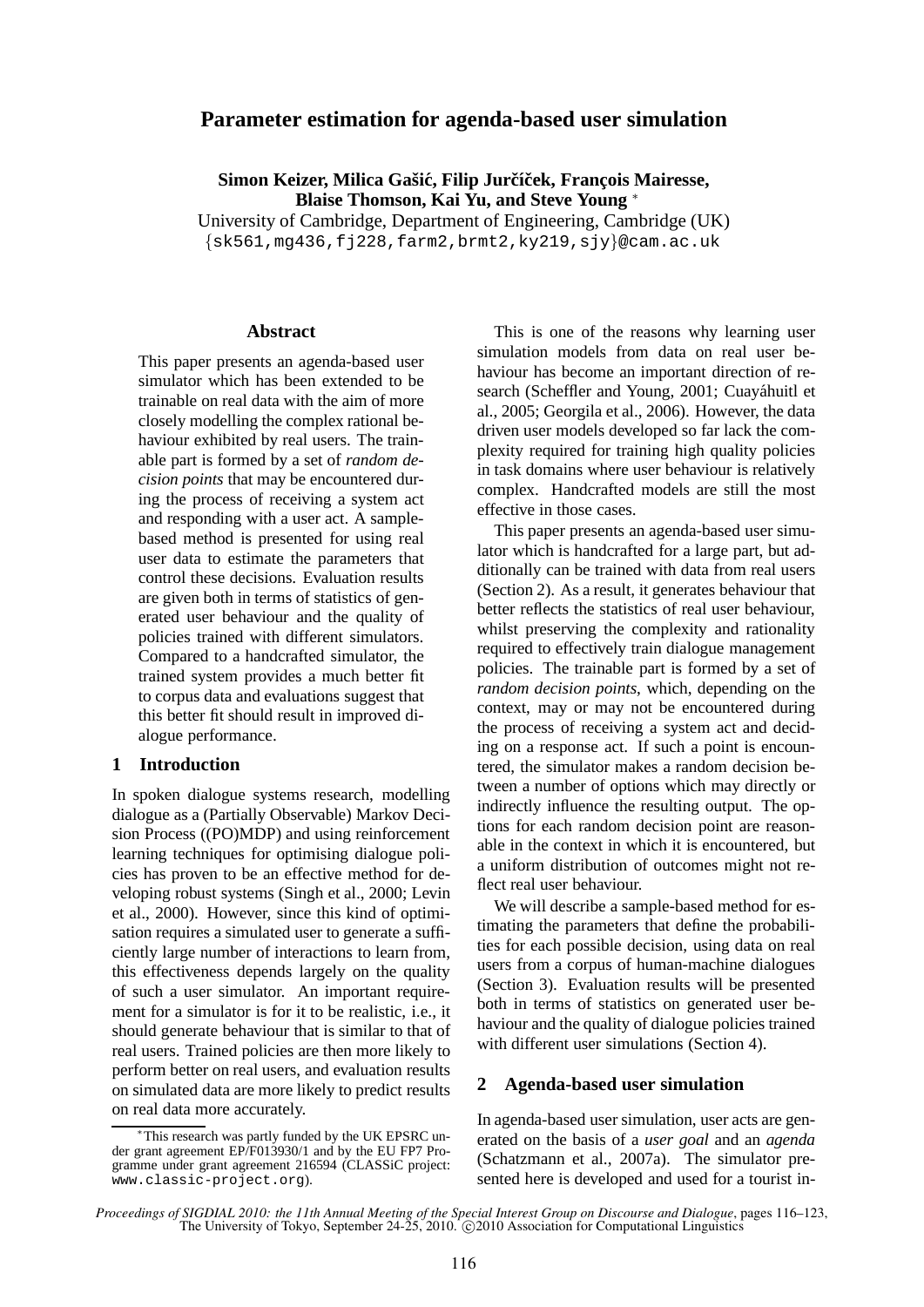formation application, but is sufficiently generic to accommodate slot-filling applications in any domain.<sup>1</sup> The user goal consists of the type of venue, for example hotel, bar or restaurant, a list of constraints in the form of slot value pairs, such as food=Italian or area=east, and a list of slots the user wants to know the value of, such as the address (addr), phone number (phone), or price information (price) of the venue. The user goals for the simulator are randomly generated from the domain ontology describing which combinations of venue types and constraints are allowed and what are the possible values for each slot. The agenda is a stack-like structure containing planned user acts. When the simulator receives a system act, the status of the user goal is updated as well as the agenda, typically by pushing new acts onto it. In a separate step, the response user act is selected by popping one or more items off the agenda.

Although the agenda-based user simulator introduced by Schatzmann et al. (2007a) was entirely handcrafted, it was realistic enough to successfully test a prototype POMDP dialogue manager and train a dialogue policy that outperformed a handcrafted baseline (Young et al., 2009). A method to train an agenda-based user simulator from data was proposed by Schatzmann et al. (2007b). In this approach, operations on the agenda are controlled by probabilities learned from data using a variation of the EM algorithm. However, this approach does not readily scale to more complex interactions in which users can, for example, change their goal midway through a dialogue.

## **2.1 Random decision parameters**

Each time the user simulator receives a system act, a complex, two-fold process takes place involving several decisions, made on the basis of both the nature of the incoming system act and the information state of the user, i.e., the status of the user goal and agenda. The first phase can be seen as an information state update and involves actions like filling requested slots or checking whether the provided information is consistent with the user goal constraints. In the second phase, the user decides which response act to generate, based on the updated agenda. Many of the decisions involved are deterministic, allowing only one possible option given the context. Other decisions allow for some degree of variation in the user behaviour and are governed by probability distributions over the options allowed in that context. For example, if the system has offered a venue that matches the user's goal, the user can randomly decide to either change his goal or to accept the venue and ask for additional information such as the phone number.

The non-deterministic part of the simulator is formalised in terms of a set of *random decision points* (RDPs) embedded in the decision process. If an RDP is encountered (depending on the context), a random choice between the options defined for that point is made by sampling from a probability distribution. Most of the RDPs are controlled by a multinomial distribution, such as deciding whether or not to change the goal after a system offer. Some RDPs are controlled by a geometric distribution, like in the case where the user is planning to specify one of his constraints (with an inform act popped from the agenda) and then repeatedly adds an additional constraint to the act (by combining it with an additional inform act popped from the agenda) until it randomly decides not to add any more constraints (or runs out of constraints to specify). The parameter for this distribution thus controls how cautious the user is in providing information to the system.

Hence, the user simulator can be viewed as a 'decision network', consisting of deterministic and random decision points. This is illustrated in Figure 1 for the simplified case of a network with only four RDPs; the actual simulator has 23 RDPs, with 27 associated parameters in total. Each time the simulator receives a system act, it follows a path through the network, which is partly determined by that system act and the user goal and agenda, and partly by random decisions made according to the probability distributions for each random decision point  $i$  given by its parameters  $\theta_{\bf i}$ .

## **3 Training the simulator from data**

The parameterisation of the user simulator as described in Section 2.1 forms the basis for a method for training the simulator with real user data. The parameters describing the probability distributions for each RDP are estimated in order to generate user behaviour that fits the user behaviour in the corpus as closely as possible. In order to do so, a sample based maximum likelihood approach is taken, in which the simulator is run repeatedly against the system acts in the corpus, and the random decisions that lead to simulated acts matching the true act in the corpus are recorded. The parameters are then estimated using the counts for each of the random decision points.

<sup>&</sup>lt;sup>1</sup>We have to date also implemented systems in appointment scheduling and bus timetable inquiries.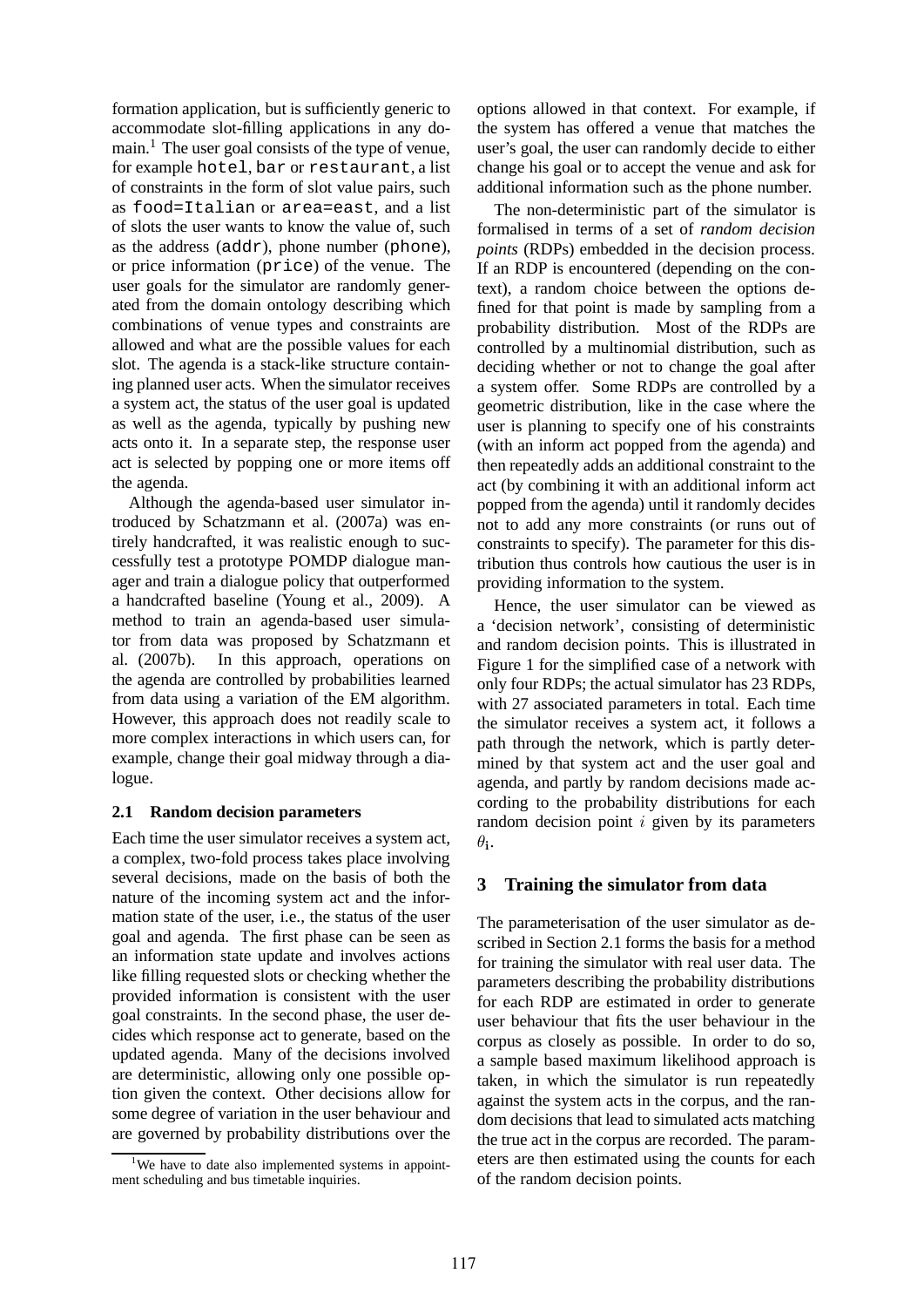

Figure 1: User simulator viewed as a 'decision network': square nodes indicate deterministic decision points; round nodes indicate random decision points, and have associated parameters  $\theta_i$ ; the loop on one of the nodes indicates it has a geometric distribution associated with it.

#### **3.1 Parameter estimation**

Before starting the process of matching simulated acts with true acts and collecting counts for the RDPs, the parameters are initialised to values corresponding to uniform distributions. Then, the simulator is run against all dialogues in the corpus in such a way that for each turn in a dialogue (consisting of a system act and a user act), the user simulator is provided with the system act and is run repeatedly to generate several simulated user response acts for that turn. For the first turn of a dialogue, the simulator is initialised with the correct user state (see Section 3.2). For each response, the simulator may make different random decisions, generally leading to different user acts. The decisions that lead to a simulated act that matches the true act are recorded as successful. By generating a sufficiently large number of simulated acts, all possible combinations of decisions are explored to find a matching act. Given the high complexity of the simulator, this sampling approach is preferred over directly enumerating all decision combinations to identify the successful ones. If none of the combinations are successful, then either a) the processing of the dialogue is ended, or b) the correct context is set for the next turn and processing is continued. Whereas the former approach aims at matching sequences of turns, the latter only aims at matching each user turn separately. In either case, after all data is processed, the parameters are estimated using the resulting counts of successful decisions for each of the RDPs.

For each RDP  $i$ , let  $DP_i$  represent the decision taken, and  $d_{ij}$  the j'th possible decision. Then, for each decision point  $i$  that is controlled by a multinomial distribution, the corresponding parameter estimates  $\theta_{ij}$  are obtained as follows from the decision frequencies  $c(DP_i = d_{ij})$ :

$$
\theta_{ij} = \frac{c(DP_i = d_{ij})}{\sum_j c(DP_i = d_{ij})}
$$
(1)

Random decision points that are controlled by geometric distributions involve potentially multiple random decisions between two options (Bernoulli trials). The parameters for such RDPs are estimated as follows:

$$
\theta_i = \left(\frac{1}{n}\sum_{k=1}^n b_{ik}\right)^{-1} \tag{2}
$$

where  $b_{ik}$  is the number of Bernoulli trials required at the k'th time decision point  $i$  was encountered. In terms of the decision network, this estimate is correlated with the average number of times the loop of the node was taken.

#### **3.2 User goal inference**

In order to be able to set the correct user goal state in any given turn, a set of update rules is used to infer the user's goals from a dialogue beforehand, on the basis of the entire sequence of system acts and 'true' user acts (see Section 4.1) in the corpus. These update rules are based on the notion of *dialogue act preconditions*, which specify conditions of the dialogue context that must hold for a dialogue agent to perform that act. For example, a precondition for the act inform(area=central) is that the speaker wants a venue in the centre. The user act model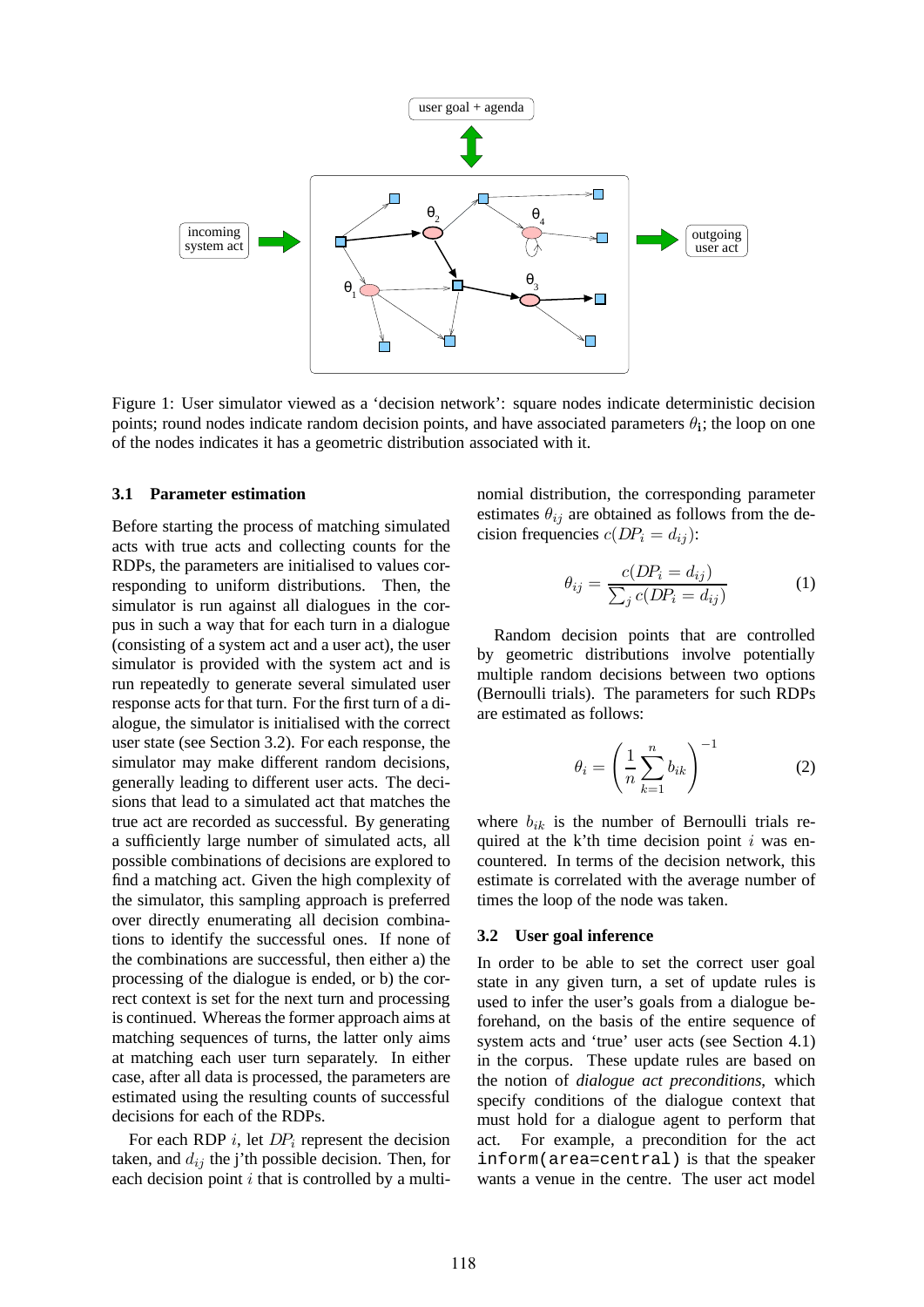of the HIS dialogue manager is designed according to this same notion (Keizer et al., 2008). In this model, the probability of a user act in a certain dialogue context (the last system act and a hypothesis regarding the user goal) is determined by checking the consistency of its preconditions with that context. This contributes to updating the system's belief state on the basis of which it determines its response action. For the user goal inference model, the user act is given and therefore its preconditions can be used to directly infer the user goal. So, for example, in the case of observing the user act inform(area=central), the constraint (area=central) is added to the user goal.

In addition to using the inferred user goals, the agenda is corrected in cases where there is a mismatch between real and simulated user acts in the previous turn.

In using this offline goal inference model, our approach takes a position between (Schatzmann et al., 2007b), in which the user's goal is treated as hidden, and (Georgila et al., 2006), in which the user's goal is obtained directly from the corpus annotation.

## **4 Evaluation**

The parameter estimation technique for training the user simulator was evaluated in two different ways. The first evaluation involved comparing the statistics of simulated and real user behaviour. The second evaluation involved comparing dialogue manager policies trained with different simulators.

#### **4.1 Data**

The task of the dialogue systems we are developing is to provide tourist information to users, involving venues such as bars, restaurants and hotels that the user can search for and ask about. These venues are described in terms of features such as price range, area, type of food, phone number, address, and so on. The kind of dialogues with these systems are commonly called slot-filling dialogues.

Within the range of slot-filling applications the domain is relatively complex due to its hierarchical data structure and relatively large number of slots and their possible values. Scalability is indeed one of the primary challenges to be addressed in statistical approaches to dialogue system development, including user simulation.

The dialogue corpus that was used for training and evaluating the simulator was obtained from the evaluation of a POMDP spoken dialogue system with real users. All user utterances in the resulting corpus were transcribed and semantically annotated in terms of dialogue acts. Dialogue acts consist of a series of semantic items, including the type (describing the intention of the speaker, e.g., inform or request) and a list of slot value pairs (e.g., food=Chinese or area=south). An extensive analysis of the annotations from three different people revealed a high level of inter-annotator agreement (ranging from 0.81 to 0.94, depending on which pair of annotations are compared), and a voting scheme for selecting a single annotation for each turn ensured the reliability of the 'true' user acts used for training the simulator.

## **4.2 Corpus statistics results**

A first approach to evaluating user simulations is to look at the statistics of the user behaviour that is generated by a simulator and compare it with that of real users as observed in a dialogue corpus. Several metrics for such evaluations have been considered in the literature, all of which have both strong points and weaknesses. For the present evaluation, a selection of metrics believed to give a reasonable first indication of the quality of the user simulations was considered<sup>2</sup>.

## **4.2.1 Metrics**

The first corpus-based evaluation metric is the **Log Likelihood (LL)** of the data, given the user simulation model. This is what is in fact maximised by the parameter estimation algorithm. The log likelihood can be computed by summing the log probabilities of each user turn  $d_u$  in the corpus data  $\mathcal{D}$ :

$$
ll(\mathcal{D}|\{\theta_{ij}\}, \{\theta_i\}) = \sum_{u} \log P(d_u|\{\theta_{ij}\}, \{\theta_i\})
$$
\n(3)

The user turn probability is given by the probability of the decision paths (directed paths in the decision network of maximal length, such as the one indicated in Figure 1 in bold) leading to a simulated user act in that turn that matches the true user act. The probability of a decision path is obtained by multiplying the probabilities of the decisions made at each decision point  $i$  that was encountered, which are given by the parameters  $\theta_{ij}$ 

 $2^2$ Note that not all selected metrics are metrics in the strict sense of the word; the term should therefore be interpreted as a more general one.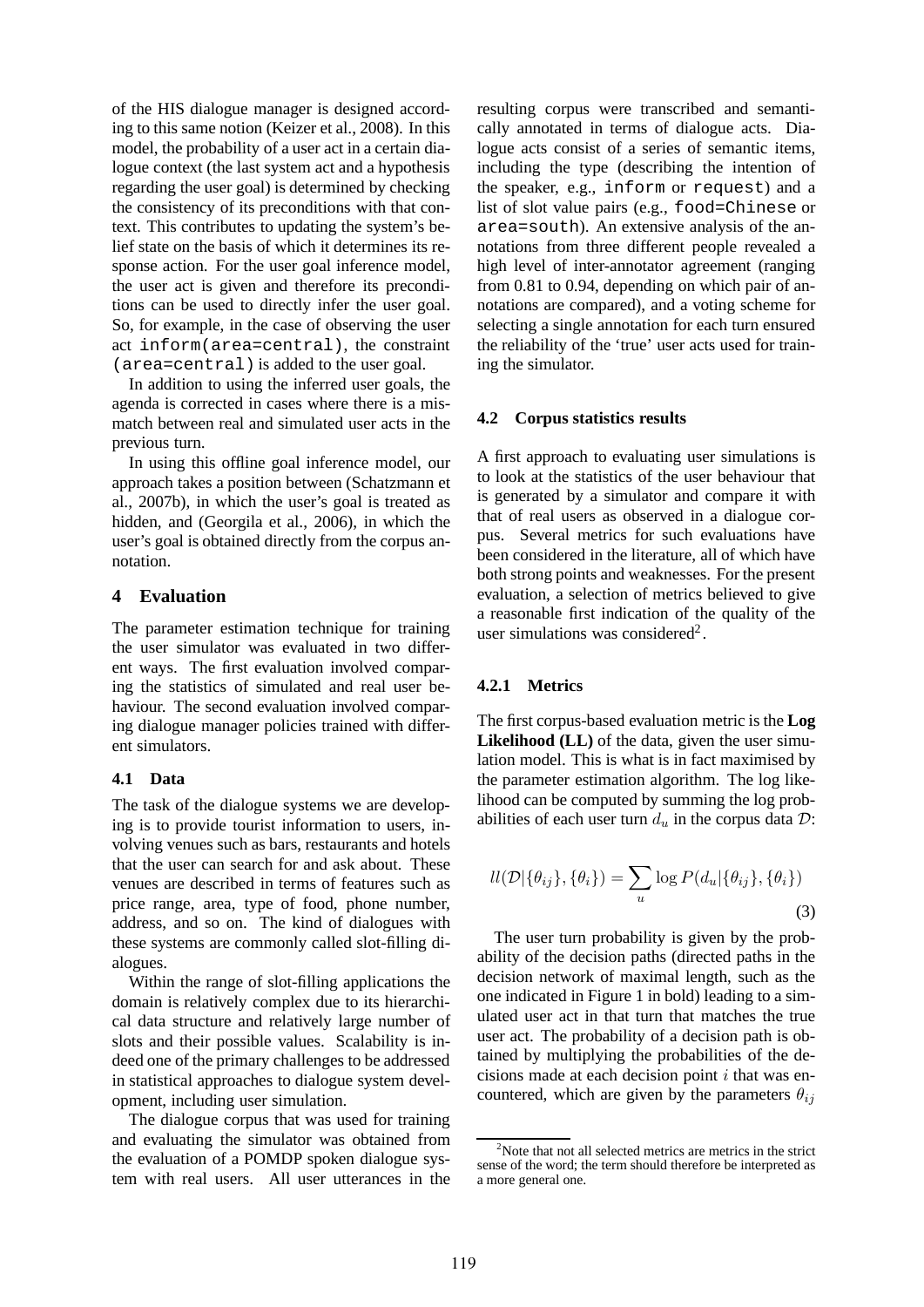and  $\theta_i$ :

$$
\log P(d_u | \{\theta_{ij}\}, \{\theta_i\}) =
$$
\n
$$
\sum_{i \in I^m(u)} \log \left( \sum_j \theta_{ij} \cdot \delta_{ij}(u) \right) +
$$
\n
$$
\sum_{i \in I^g(u)} \log \left( \sum_k (1 - \theta_i)^{k-1} \cdot \theta_i \cdot \mu_{ik}(u) \right)
$$
\n(4)

where  $I^m(u) = \{i \in I^m | \sum_j \delta_{ij}(u) > 0\}$  and  $I^g(u) = \{i \in I^g | \sum_k \mu_{ik}(u) > 0\}$  are the subsets of the multinomial  $(I^m)$  and geometric  $(I^g)$  decision points respectively containing those points that were encountered in any combination of decisions resulting in the given user act:

$$
\delta_{ij}(u) = \begin{cases}\n1 & \text{if decision } DP_i = d_{ij} \text{ was} \\
 & \text{taken in any of the} \\
 & \text{matching combinations} \\
0 & \text{otherwise}\n\end{cases}
$$
\n(5)

$$
\mu_{ik}(u) = \begin{cases}\n1 & \text{if any of the matching} \\
& \text{combinations required} \\
k > 0 \text{ trials} \\
0 & \text{otherwise}\n\end{cases}
$$
\n(6)

It should be noted that the log likelihood only represents those turns in the corpus for which the simulated user can produce a matching simulated act with some probability. Hence, it is important to also take into account the **corpus coverage** when considering the log likelihood in corpus based evaluation. Dividing by the number of matched turns provides a useful normalisation in this respect.

The expected **Precision (PRE)**, **Recall (RCL)**, and **F-Score (FS)** are obtained by comparing the simulated user acts with the true user acts in the same context (Georgila et al., 2006). These scores are obtained by pairwise comparison of the simulated and true user act for each turn in the corpus at the level of the semantic items:

$$
PRE = \frac{\#(matched\ items)}{\#(items\ in\ simulated\ act)} \tag{7}
$$

$$
RCL = \frac{\#(matched\ items)}{\#(items\ in\ true\ act)} \tag{8}
$$

$$
FS = \frac{2 \cdot PRE \cdot RCL}{PRE + RCL} \tag{9}
$$

By sampling a sufficient number of simulated acts for each turn in the corpus and comparing them with the corresponding true acts, this results in an accurate measure on average.

The problem with precision and recall is that they are known to heavily penalise unseen data. Any attempt to generalise and therefore increase the variability of user behaviour results in lower scores.

Another way of evaluating the user simulator is to look at the global user act distributions it generates and compare them to the distributions found in the real user data. A common metric for comparing such distributions is the **Kullback-**Leibler (KL) distance. In (Cuayáhuitl et al., 2005) this metric was used to evaluate an HMMbased user simulation approach. The KL distance is computed by taking the average of the two KL divergences<sup>3</sup>  $D_{KL}(simulated || true)$  and  $D_{KL}(true||simulated)$ , where:

$$
D_{KL}(p||q) = \sum_{i} p_i \cdot log_2(\frac{p_i}{q_i}) \tag{10}
$$

KL distances are computed for both full user act distributions (taking into account both the dialogue act type and slot value pairs) and user act type distributions (only regarding the dialogue act type), denoted by KLF and KLT respectively.

### **4.2.2 Results**

For the experiments, the corpus data was randomly split into a training set, consisting of 4479 user turns in 541 dialogues, used for estimating the user simulator parameters, and a test set, consisting of 1457 user turns in 175 dialogues, used for evaluation only. In the evaluation, the following parameter settings were compared: 1) non-informative, uniform parameters (UNIF); 2) handcrafted parameters (HDC); 3) parameters estimated from data (TRA); and 4) deterministic parameters (DET), in which for each RDP the probability of the most probable decision according to the estimated parameters is set to 1, i.e., at all times, the most likely decision according to the estimated parameters is chosen.

For both trained and deterministic parameters, a distinction is made between the two approaches to matching user acts during parameter estimation. Recall that in the turn-based approach, in each turn, the simulator is run with the corrected context to find a matching simulated act, whereas in the sequence-based approach, the matching process for a dialogue is stopped in case a turn is encountered which cannot be matched by the simulator. This results in estimated parameters TRA-T and deterministic parameters DET-T for

<sup>&</sup>lt;sup>3</sup>Before computing the distances, add-one smoothing was applied in order to avoid zero-probabilities.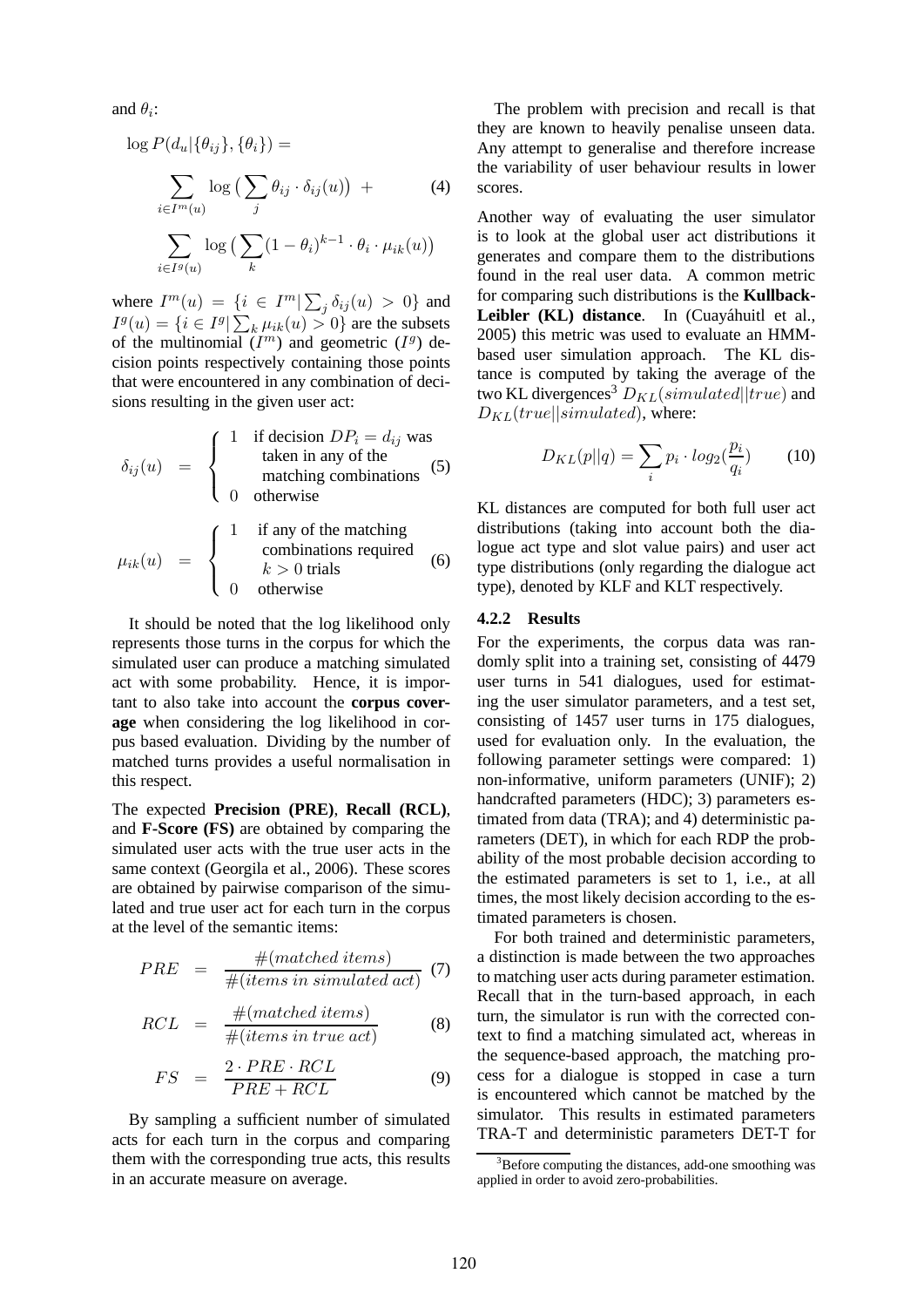| <b>PAR</b>  | $nLL-T$              | $nLL-S$                   | <b>PRE</b>           | <b>RCL</b>           | <b>FS</b> | <b>KLF</b> | KLT   |
|-------------|----------------------|---------------------------|----------------------|----------------------|-----------|------------|-------|
| <b>UNIF</b> | $-3.78$              | $-3.37$                   | $16.95 \ (\pm 0.75)$ | $9.47 \ (\pm 0.59)$  | 12.15     | 3.057      | 2.318 |
| <b>HDC</b>  | $-4.07$              | $-2.22$                   | 44.31 $(\pm 0.99)$   | 34.74 $(\pm 0.95)$   | 38.94     | 1.784      | 0.623 |
| TRA-T       | $-2.97$              | $\equiv$                  | 37.60 $(\pm 0.97)$   | $28.14 \ (\pm 0.90)$ | 32.19     | 1.362      | 0.336 |
| DET-T       | $-\infty$            | $\mathbb{L}^{\mathbb{N}}$ | 47.70 $(\pm 1.00)$   | 40.90 $(\pm 0.98)$   | 44.04     | 2.335      | 0.838 |
| TRA-S       | $\sim$               | $-2.13$                   | 43.19 $(\pm 0.99)$   | 35.68 $(\pm 0.96)$   | 39.07     | 1.355      | 0.155 |
| DET-S       | $\qquad \qquad \Box$ | $-\infty$                 | 49.39 $(\pm 1.00)$   | 43.04 $(\pm 0.99)$   | 46.00     | 2.310      | 0.825 |

Table 1: Results of the sample-based user simulator evaluation on the Mar'09 training corpus (the corpus coverage was 59% for the turn-based and 33% for the sequence-based matching approach).

| PAR          | $nLL-T$      | $nLL-S$        | <b>PRE</b>           | <b>RCL</b>           | FS    | <b>KLF</b> | <b>KLT</b> |
|--------------|--------------|----------------|----------------------|----------------------|-------|------------|------------|
| <b>UNIF</b>  | $-3.61$      | $-3.28$        | $16.59 \ (\pm 1.29)$ | $9.32 \ (\pm 1.01)$  | 11.93 | 2.951      | 2.180      |
| <b>HDC</b>   | $-3.90$      | $-2.19$        | 45.35 $(\pm 1.72)$   | 36.04 $(\pm 1.66)$   | 40.16 | 1.780      | 0.561      |
| TRA-T        | $-2.84$      | $\sim 10^{-1}$ | $38.22 \ (\pm 1.68)$ | $28.74 \ (\pm 1.57)$ | 32.81 | 1.405      | 0.310      |
| <b>DET-T</b> | $-\infty$    | $\mathcal{L}$  | 49.15 $(\pm 1.73)$   | $42.17 \ (\pm 1.71)$ | 45.39 | 2.478      | 0.867      |
| TRA-S        | $\mathbb{L}$ | $-2.12$        | 43.90 $(\pm 1.72)$   | 36.52 $(\pm 1.67)$   | 39.87 | 1.424      | 0.153      |
| DET-S        |              | $-\infty$      | 50.73 $(\pm 1.73)$   | 44.41 $(\pm 1.72)$   | 47.36 | 2.407      | 0.841      |

Table 2: Results of the sample-based user simulator evaluation on the Mar'09 test corpus (corpus coverage 59% for the turn-based, and 36% for sequence-based matching).

the turn-based approach and analogously TRA-S and DET-S for the sequence-based approach. The corresponding normalised (see Section 4.2.1) loglikelihoods are indicated by nLL-T and nLL-S.

Tables 1 and 2 give the results on the training and test data respectively. The results show that in terms of log-likelihood and KL-distances, the estimated parameters outperform the other settings, regardless of the matching method. In terms of precision/recall (given in percentages with 95% confidence intervals), the estimated parameters are worse than the handcrafted parameters for turn-based matching, but have similar scores for sequence-based matching.

The results for the deterministic parameters illustrate that much better precision/recall scores can be obtained, but at the expense of variability as well as the KL-distances. It will be easier to train a dialogue policy on such a deterministic simulator, but that policy is likely to perform significantly worse on the more varied behaviour generated by the trained simulator, as we will see in Section 4.3.

Out of the two matching approaches, the sequence-based approach gives the best results: TRA-S outperforms TRA-T on all scores, except for the coverage which is much lower for the sequence-based approach (33% vs. 59%).

#### **4.3 Policy evaluation results**

Although the corpus-based evaluation results give a useful indication of how realistic the behaviour generated by a simulator is, what really should be evaluated is the dialogue management policy that is trained using that simulator. Therefore, different parameter sets for the simulator were used to train and evaluate different policies for the Hidden Information State (HIS) dialogue manager (Young et al., 2009). Four different policies were trained: one policy using handcrafted simulation parameters (POL-HDC); two policies using simulation parameters estimated (using the sequence-based matching approach) from two data sets that were obtained by randomly splitting the data into two parts of 358 dialogues each (POL-TRA1 and POL-TRA2); and finally, a policy using a deterministic simulator (POL-DET) constructed from the trained parameters as discussed in Section 4.2.2. The policies were then each evaluated on the simulator using the four parameter settings at different semantic error rates.

The performance of a policy is measured in terms of a reward that is given for each dialogue, i.e. a reward of 20 for a successful dialogue, minus the number of turns. A dialogue is considered successful if the system has offered a venue matching the predefined user goal constraints and has given the correct values of all requested slots for this venue. During the policy optimisation, in which a reinforcement learning algorithm tries to optimise the expected long term reward, this dialogue scoring regime was also used.

In Figures 2, 3, and 4, evaluation results are given resulting from running 3000 dialogues at each of 11 different semantic error rates. The curves show average rewards with 95% confidence intervals. The error rate is controlled by a hand-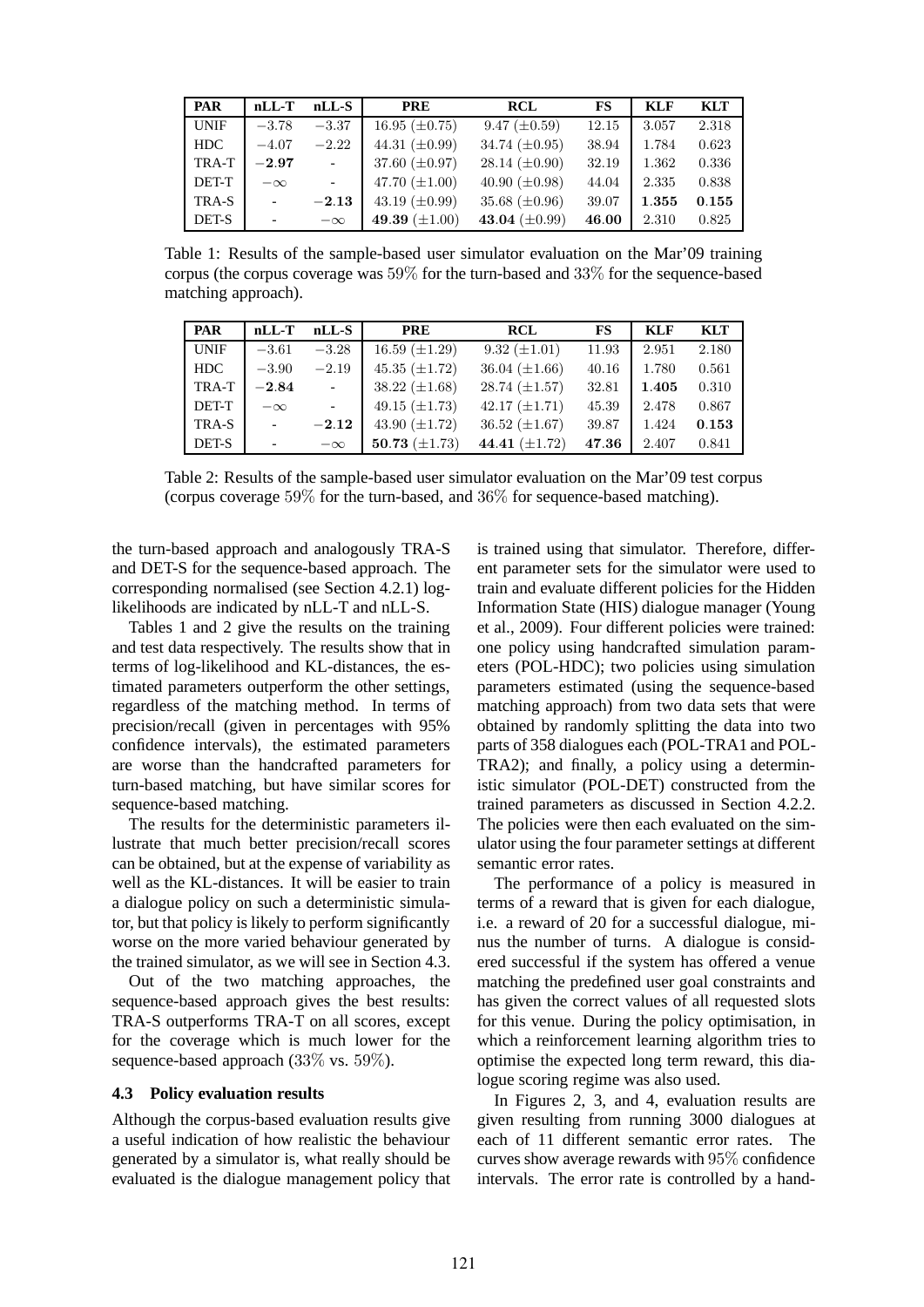

Figure 2: Average rewards for each policy when evaluated on UM-HDC.



Figure 4: Average rewards for each policy when evaluated on UM-DET.

crafted error model that converts the user act generated by the simulator into an n-best list of dialogue act hypotheses.

The policy that was trained using the handcrafted simulator (POL-HDC) outperforms the other policies when evaluated on that same simulator (see Figure 2), and both policies trained using the trained simulators (POL-TRA1 and POL-TRA2) outperform the other policies when evaluated on either trained simulator (see Figure 3 for the evaluation on UM-TRA1; the evaluation on UM-TRA2 is very similar and therefore omitted). There is little difference in performance between policies POL-TRA1 and POL-TRA2, which can be explained by the fact that the two trained parameter settings are quite similar, in contrast to the handcrafted parameters. The policy that was trained on the deterministic parameters (POL-DET) is competitive with the other policies when evaluated on UM-DET (see Figure 4), but performs significantly worse on the other parameter settings which generate the variation in behaviour



Figure 3: Average rewards for each policy when evaluated on UM-TRA1.



Figure 5: Average loss in reward for each policy, across three different simulators.

that the dialogue manager did not encounter during training of POL-DET.

In addition to comparing the policies when evaluated on each simulator separately, another comparison was made in terms of the average performance across all simulators. For each policy and each simulator, we first computed the difference between the policy's performance and the 'maximum' performance on that simulator as achieved by the policy that was also trained on that simulator, and then averaged over all simulators. To avoid biased results, only one of the trained simulators was included. The results in Figure 5 show that the POL-TRA2 policy is more robust than POL-DET, and has similar robustness as POL-HDC. Similar results are obtained when including UM-TRA1 only.

Given that the results of Section 4.2 show that the dialogues generated by the trained simulator more closely match real corpus data, and given that the above simulation results show that the POL-TRA policies are at least as robust as the